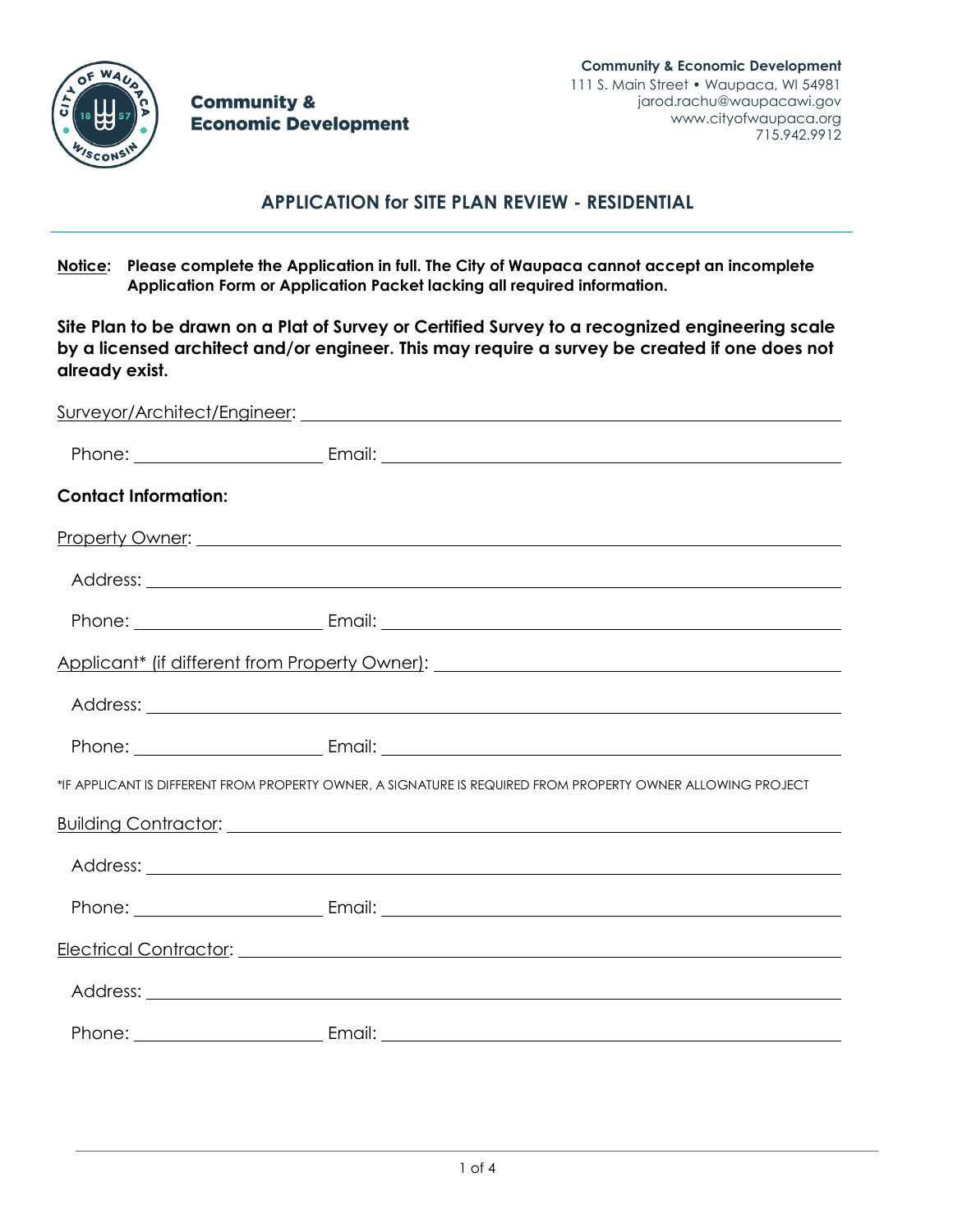| Address: <u>example and a series of the series of the series of the series of the series of the series of the series of the series of the series of the series of the series of the series of the series of the series of the se</u> |                              |
|--------------------------------------------------------------------------------------------------------------------------------------------------------------------------------------------------------------------------------------|------------------------------|
|                                                                                                                                                                                                                                      |                              |
|                                                                                                                                                                                                                                      | <u>HVAC Contractor:</u>      |
|                                                                                                                                                                                                                                      |                              |
|                                                                                                                                                                                                                                      |                              |
| Type of Land Use (please check):                                                                                                                                                                                                     |                              |
| Single-Family Dwelling: ________                                                                                                                                                                                                     | Two-Family Dwelling: _______ |
| <b>Property Description:</b>                                                                                                                                                                                                         |                              |
|                                                                                                                                                                                                                                      |                              |
| The property is currently: Developed ______ Undeveloped _____                                                                                                                                                                        |                              |

# **Open Space:**

As per Chapter 17.902(138) of the City of Waupaca Zoning Ordinance (hereafter, zoning ordinance), 'Open Space' is defined as: 'The areas of a lot which contain permeable surfaces and shall remain unbuilt and shall not be used for parking, storage, access drives, or display. The use of gravel or pavers shall not be considered permeable surface for the calculation of open space. Open space represents many different landscaping elements, including greens, quadrangles, lawns, hedgerows, gardens, pathways/walkways, groves, wooded areas, fields, and natural areas.

Percent of property maintained as open space: \_\_\_\_\_\_\_\_\_%

# **Single-Family and Two-Family Building Design Standards:**

### Structures:

The color and appearance of Accessory Structures other than Transitory Accessory Structures shall be compatible with the Principal Structure.

# Entries:

All structures shall have the main or front entries oriented towards and visible from the street or entrance court.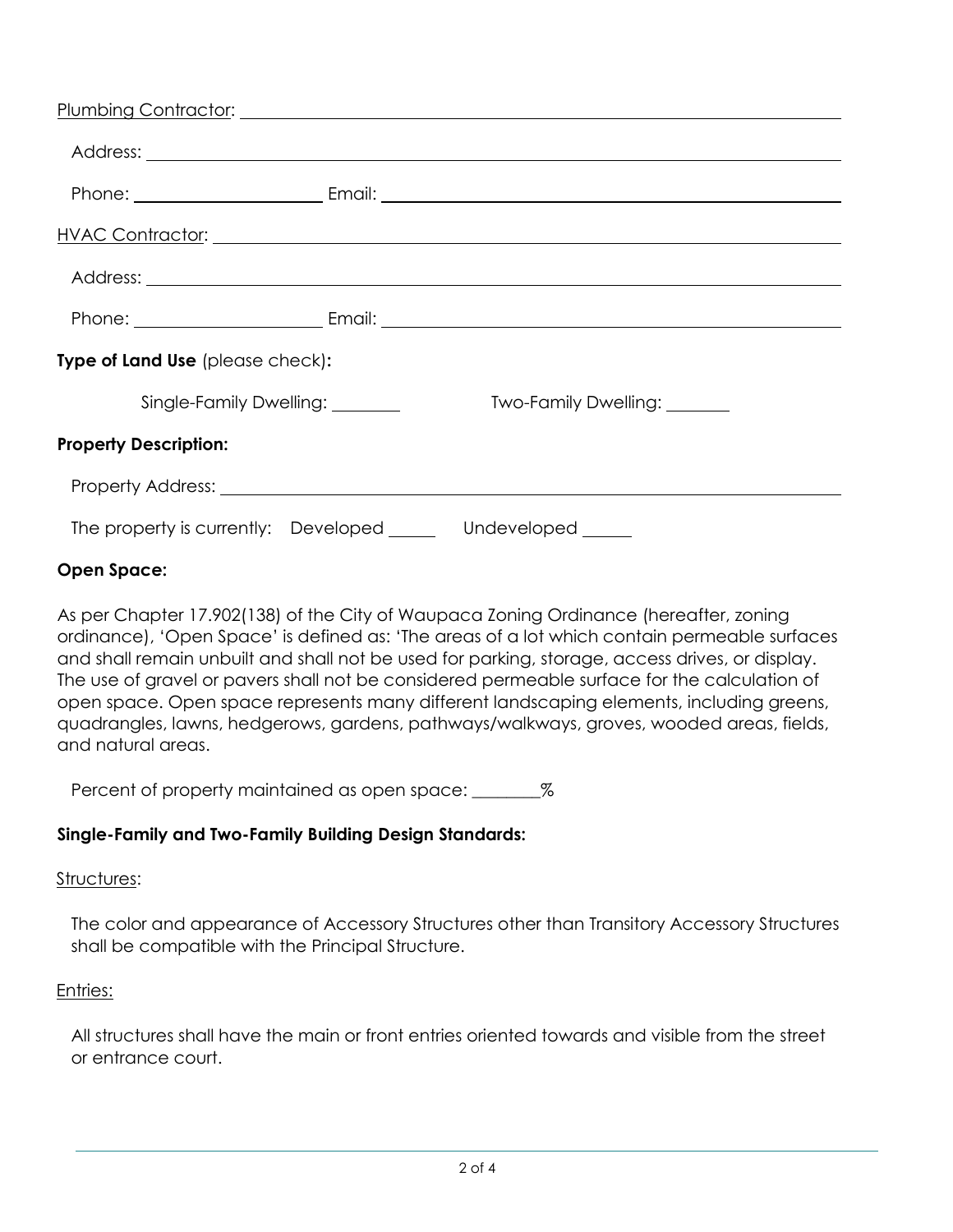# Attached Garages:

Garages and garage doors shall be scaled appropriately to the size of the Principal Structure. The main mass of the garage shall be complementary and subordinate to the main mass and positioning of the Principal Structure.

No more than 70% of a street facing building façade shall be made of garage doors.



### **Please label / depict the following on the site plan:**  $\Box$  Physical dimensions of the lot and  $\Box$  Location of proposed structure(s) OT DIMENSIC location of property lines *indicate as proposed*  $\sqrt{100}$  $\Box$  Location of all streets and alleys  $\Box$  Size of proposed structure(s) adjacent to the property  $\Box$  Height of proposed structure(s)  $\Box$  Vision corners (streets and alleys  $\Box$  Distance of proposed structure(s) to all driveways) property lines and structures from Driveway and parking locations farthest projection point  $\Box$  Location of All existing structure(s)  $\Box$  Open space calculation of property o Primary (SF & 2F) Floodplain/Wetland areas (if applicable)  $\circ$  Accessory (porch, deck, garage,  $\Box$  Location of existing septic tank and itance from proposed shed to<br>structures and lot lines (in fer pool and the like) drainfield and/or well (if applicable)  $\Box$  Size of primary structure  $\Box$  Easements (if applicable) Please be aware that restrictive covenants may pose additional regulations.

# **Additional Information**:

Additional information, as applicable, shall be included as an attachment to the Application.

It is the Owner's responsibility to determine property line location and location of easements and to ensure proposed structures comply in all respects with the requirements of the zoning ordinance. Any issues that arise are the sole responsibility of the property owner.

Additional plans and data may be required when determined by the Zoning Administrator to be necessary in order to complete a thorough and efficient review. Certain submission requirements may be waived when determined by the Zoning Administrator to be superfluous.